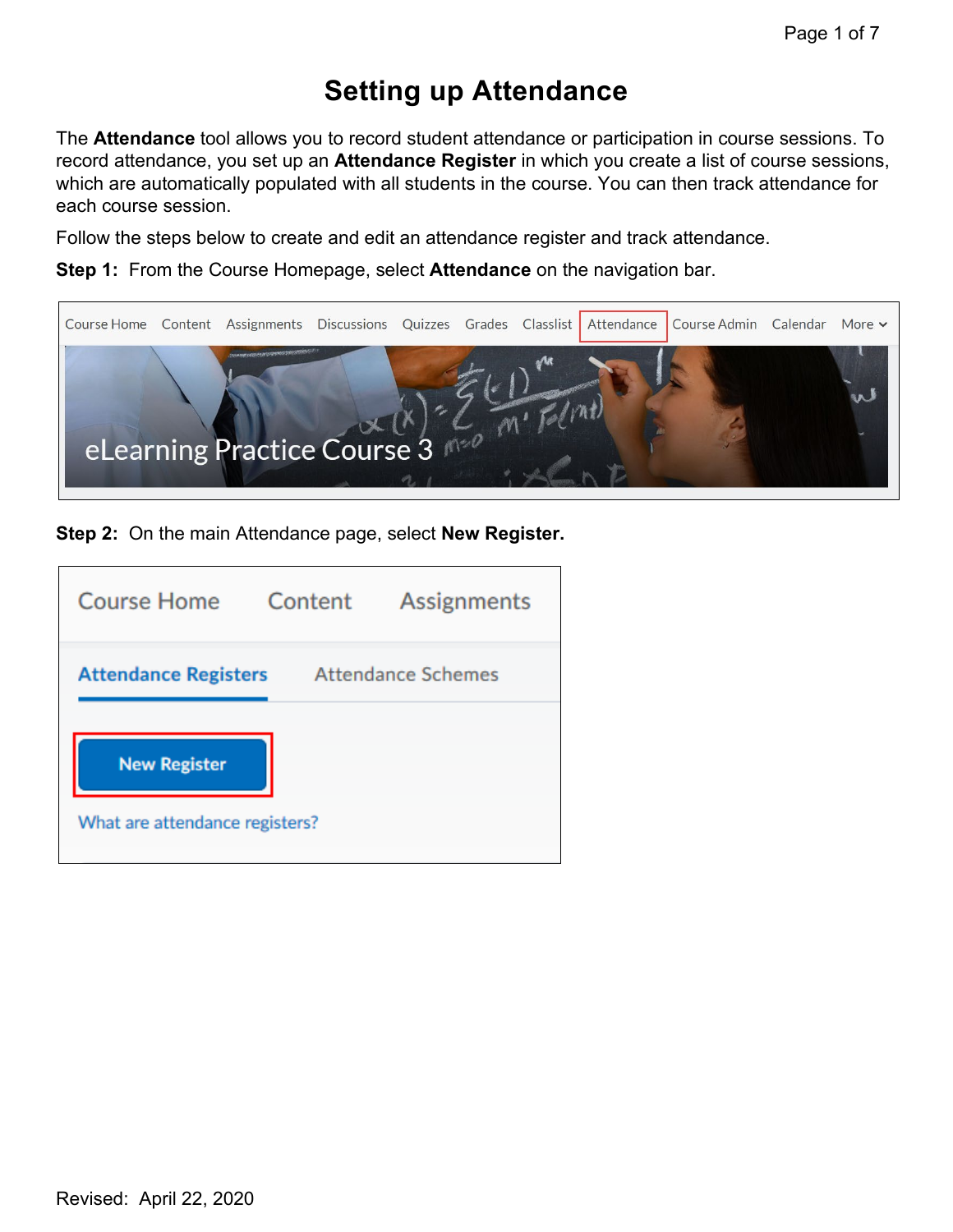**Step 3:** Type in a **Name** for your register, you may also enter a **Description** for your register if desired.

| <b>New Register</b> |     |
|---------------------|-----|
| <b>Properties</b>   |     |
| Name*               |     |
| English 121-122 MW  |     |
| <b>Description</b>  |     |
|                     |     |
|                     |     |
|                     | пÎ, |

**Step 4:** Select an attendance scheme from the **Attendance Scheme** dropdown menu.

**Step 5: (Optional)** Enter a percentage in the **Cause for Concern** field if you want to see a **Cause for Concern** icon (warning) beside under-performing users' names on the Attendance Data page.

**Step 6:** Select the checkbox to **Allow users to view this attendance register.**

| Attendance Scheme*                                                                     |
|----------------------------------------------------------------------------------------|
| System Scheme                                                                          |
| Cause for Concern (%)                                                                  |
| 75                                                                                     |
| Visibility                                                                             |
| Allow users to view this attendance register                                           |
| <b>Users</b>                                                                           |
| <b>Users</b>                                                                           |
| Include all users in the course<br>Include all users in the following groups/sections: |
| Add Groups/Sections                                                                    |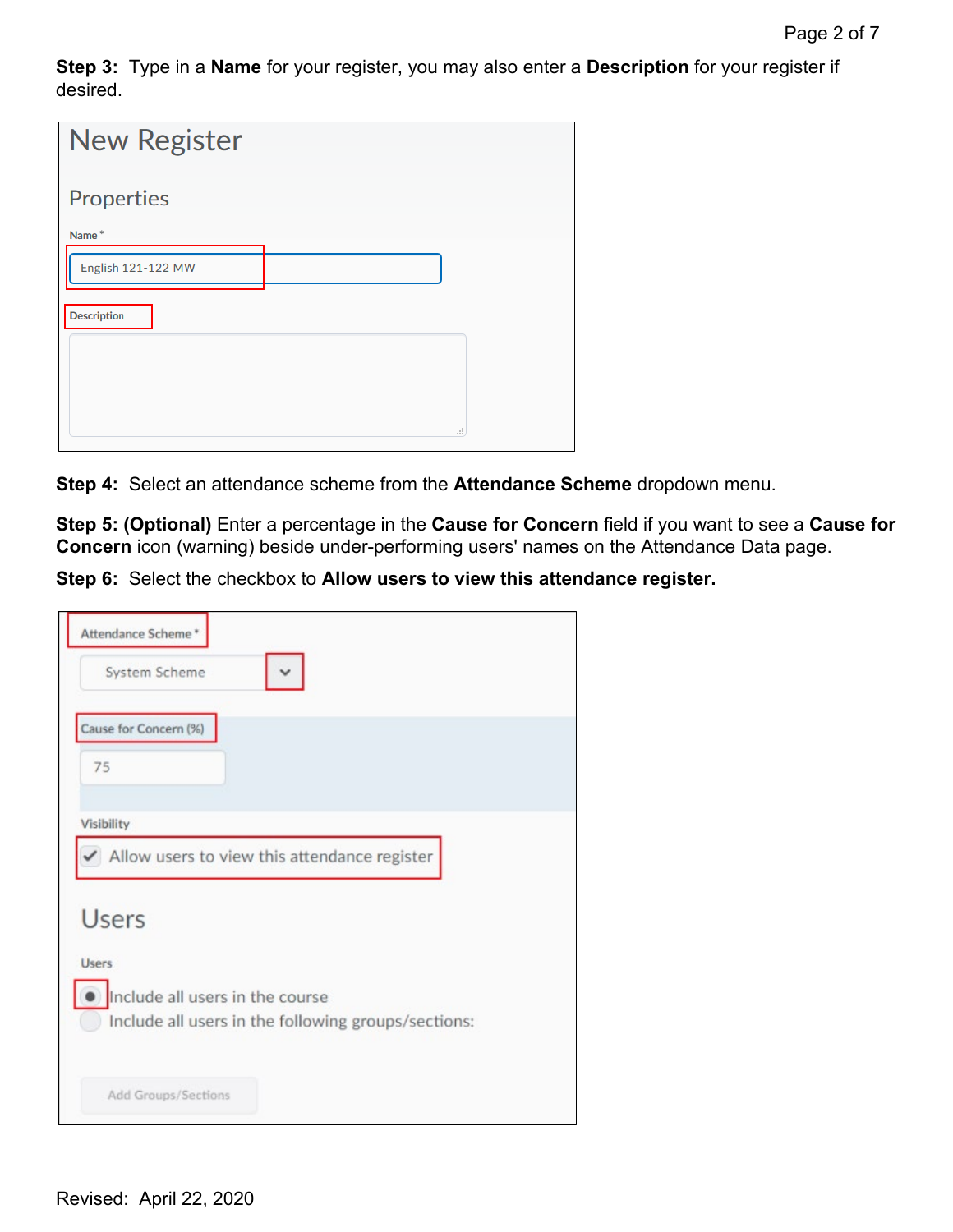### **Create Sessions for Your Register**

Sessions most commonly are identified as the meeting dates of your class. For example, in the first box you would type in the date of the first class, the second box would be the second date of meeting, and so forth. You would need to calculate the number of class meetings and add the appropriate number of sessions to your register.

**Note:** The Attendance tool provides space for three sessions to start but you can add as many as you wish.

**Step 1:** Enter the first three **Session Names** (descriptions are optional) and select **Save**.

**Step 2:** Enter the number of sessions you would like to add in the box next to **Add Sessions** and then select **Add Sessions**.

|                | Sessions<br>What are sessions? |                            |                              |        |
|----------------|--------------------------------|----------------------------|------------------------------|--------|
| $#$            | Session Name*                  | <b>Session Description</b> | Order                        | Delete |
| $\mathbf{1}$   | January 14                     | OPTIONAL                   | $\checkmark$<br>$\mathbf{1}$ | û      |
| $\overline{2}$ | January 16                     |                            | $\sqrt{2}$<br>$\checkmark$   | û      |
| 3              | January 17                     |                            | $\mathbf{3}$<br>$\checkmark$ | û      |
| Save           | + Add Sessions<br>18<br>Cancel |                            |                              |        |

**Step 3:** Fill in the rest of the session names and select **Save.** 

| $\overline{4}$ | January 19 | û<br>$4 - \times$  |
|----------------|------------|--------------------|
| 5              | January 21 | 貪<br>$5 - \sim$    |
| 6              | January 23 | î<br>$6 \times$    |
| $\overline{7}$ | January 25 | û<br>$7 - 4$       |
| 8              | January 27 | û<br>$8 - 8$       |
| 9              | January 29 | û<br>$9 - \times$  |
| 10             | January 31 | û<br>$10 \sim$     |
| 11             | February 2 | û<br>$11 -$        |
| 12             | February 4 | î<br>$12 \times$   |
| 13             | February 6 | î<br>$13 \times$   |
| Save           | Close      | û<br>$14\,$ $\sim$ |

Revised: April 22, 2020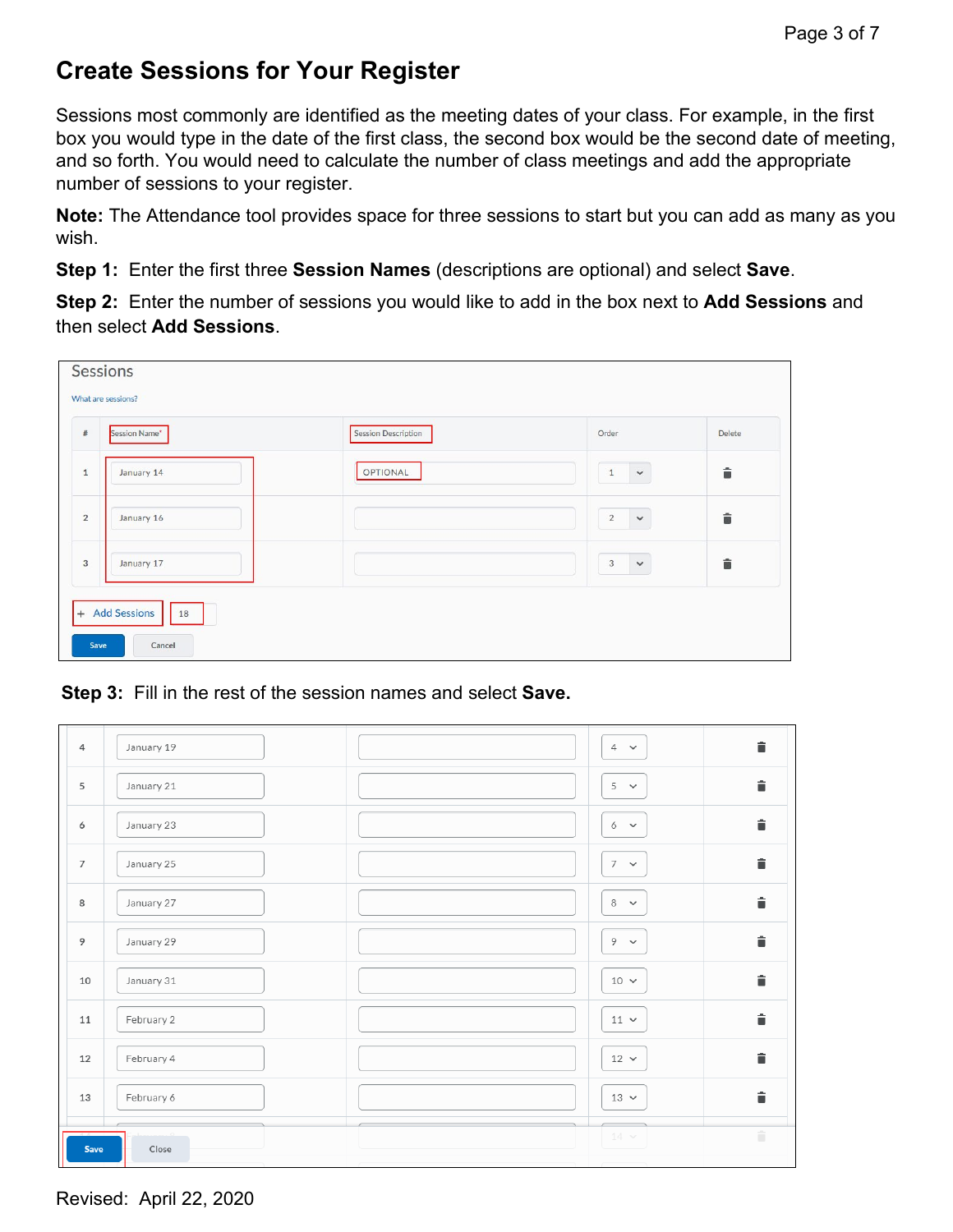### **Edit an Attendance Register**

**Step 1:** From the **Attendance Registers** page, select **Edit Register** from the dropdown menu of the register you want to edit.

| Attendance Registers Attendance Schemes   |                             |  |
|-------------------------------------------|-----------------------------|--|
| <b>New Register</b>                       |                             |  |
| What are attendance registers?            |                             |  |
| <b>Register Name</b>                      |                             |  |
| ENG 121-222 MW Attendance $\triangledown$ |                             |  |
|                                           | <b>View Attendance Data</b> |  |
|                                           | <b>Edit Register</b>        |  |
|                                           | <b>Delete</b>               |  |
|                                           |                             |  |

**Step 2:** Make your revisions and select **Save** and then **Close**.

### **Track Attendance**

**Step 1:** From the Attendance Registers page, select your Attendance Register.

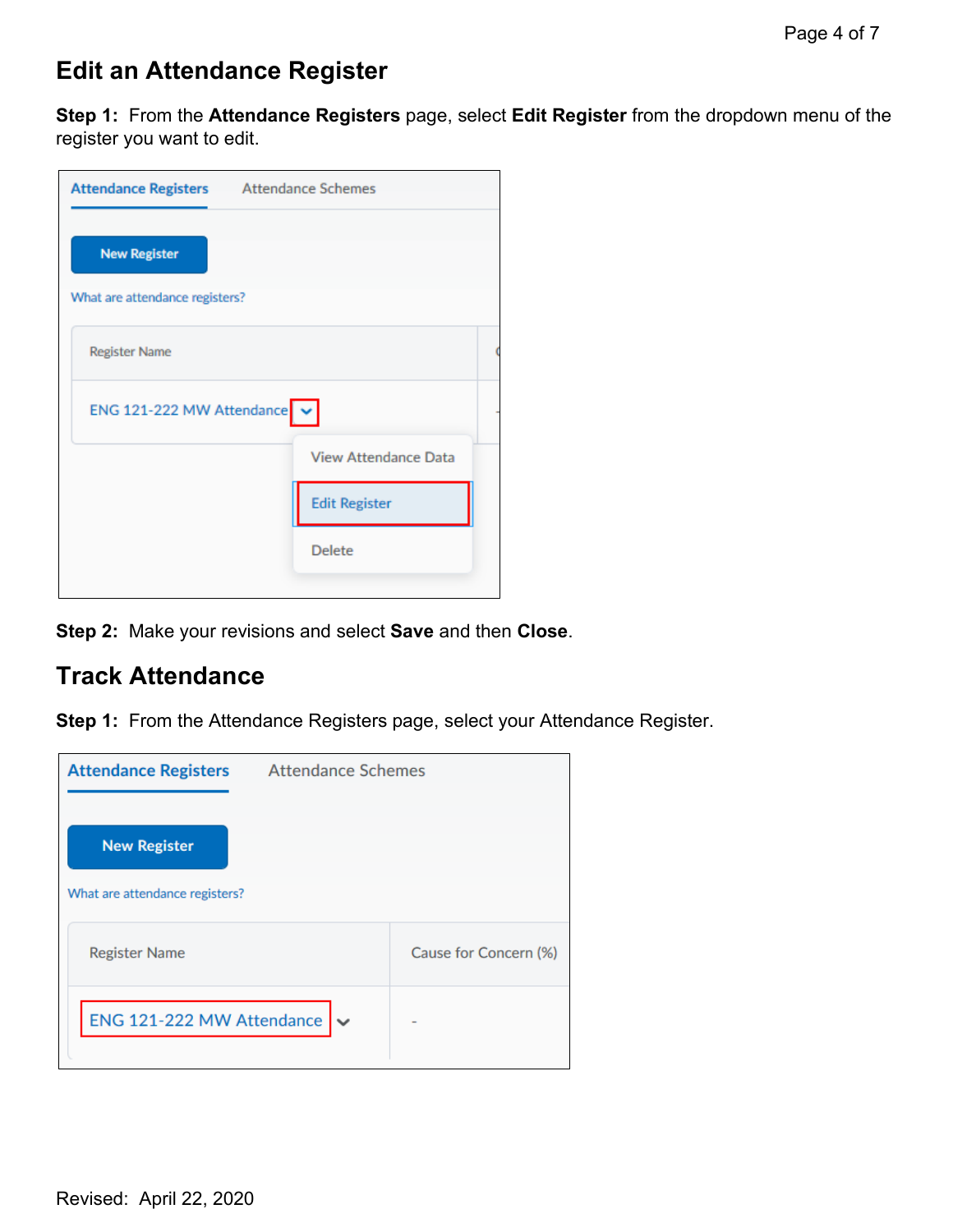#### You can also select **View Attendance Data** from the dropdown menu.

| <b>Register Name</b>                      |               | Cause for Concern (%        |
|-------------------------------------------|---------------|-----------------------------|
| ENG 121-222 MW Attendance $\triangledown$ |               |                             |
|                                           |               | <b>View Attendance Data</b> |
|                                           |               | <b>Edit Register</b>        |
|                                           | <b>Delete</b> |                             |
|                                           |               |                             |

**Step 2:** On the Attendance Data page, select the **Enter Attendance Data** icon next to a session name and enter attendance data for your sessions.

|        |                                            | Sessions   |        |         |        |
|--------|--------------------------------------------|------------|--------|---------|--------|
|        | First Name, Last Name $\blacktriangledown$ | January 14 | Jan 16 | Jan. 21 | Jan 23 |
|        | Student40, ACC                             |            |        |         |        |
| L.     | Student300, ACC                            |            |        |         |        |
| - m    | Student280, ACC                            | ۰          |        |         |        |
| $\sim$ | Student260, ACC                            |            |        |         |        |
|        | Student250, ACC                            |            |        |         |        |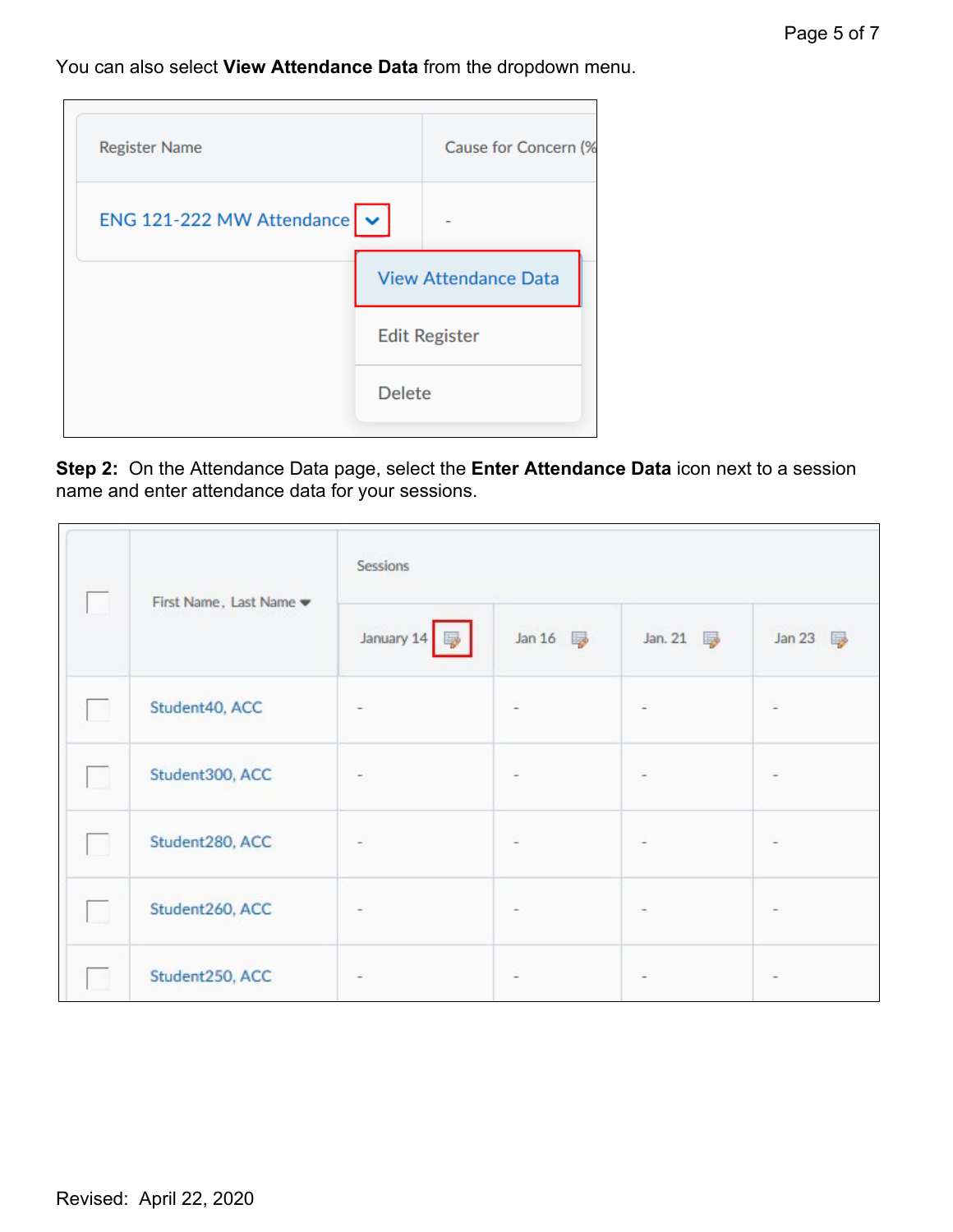**Step 3:** Use the **Attendance Status** dropdown menu to change the attendance status for your users.

|   | First Name . Last Name | Attendance Status <b>O</b>   |
|---|------------------------|------------------------------|
|   | ACC Student250         | None<br>$\checkmark$<br>None |
|   | ACC Student260         | P<br>A<br><b>IANIE</b>       |
| m | <b>ACC Student280</b>  | None<br>$\checkmark$         |
|   | ACC Student300         | None<br>$\checkmark$         |

You can also select **Set Status for All Users** to set the same status for all users. Select **Save.** 



**Note:** To save time, you can set the same status for multiple students. For example, if the majority of students were present, you can set all students to "P" and then change those who were absent to "A."

Revised: April 22, 2020